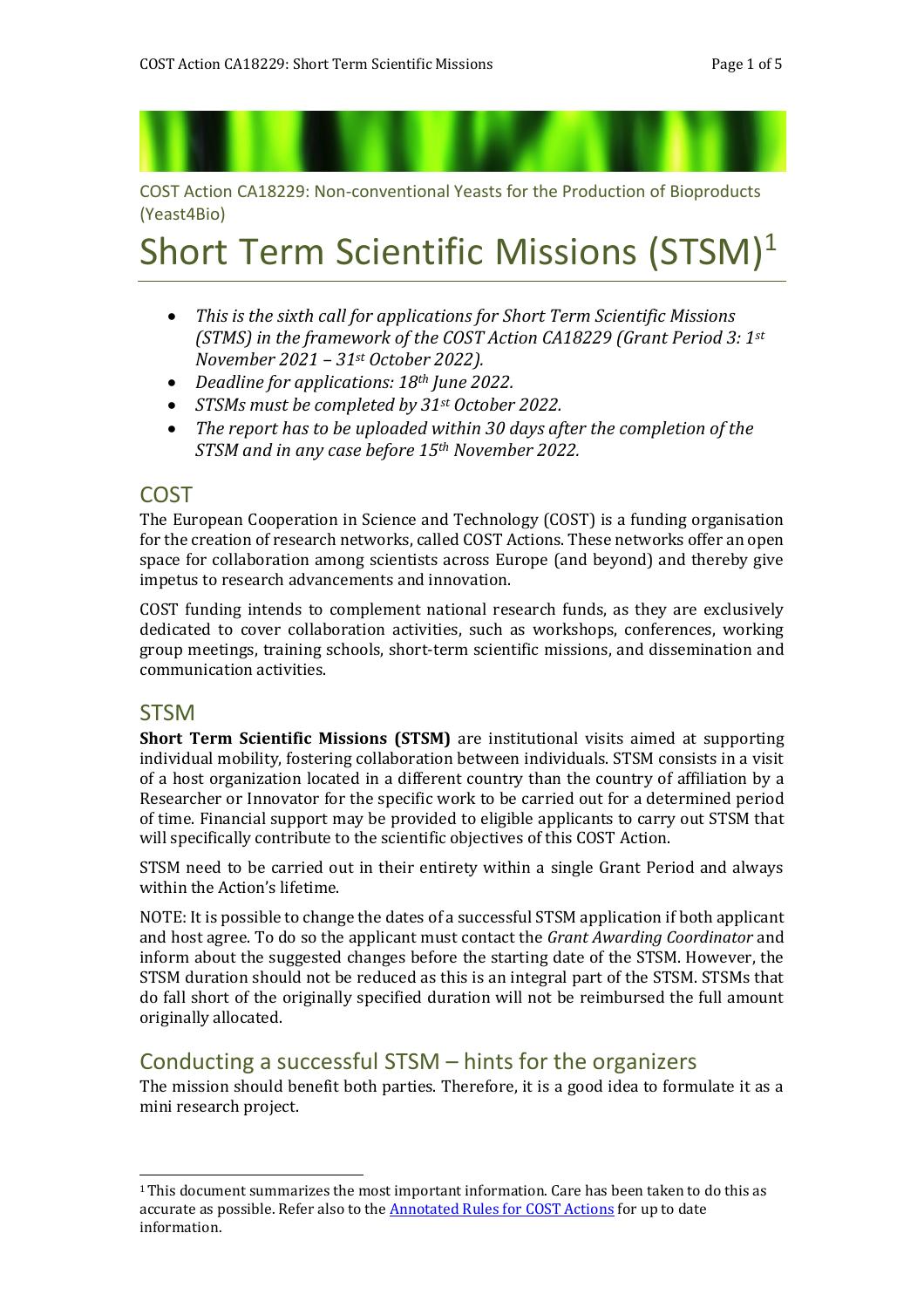The mission should be scheduled such that the supervisor at the host institution is available. Supervisors: keep in mind that a successful mission requires your involvement as well.

In order to make the most out of the mission, the visitor should arrive well prepared. It is therefore a good idea to assign some kind of homework that needs to be done prior to the visit.

Applicants are encouraged to plan an extended stay. As a rule of thumb: the longer the STSM, the better. It is difficult to get a meaningful project done within just a few weeks, and the host has to invest time for instruction.

It is acceptable to attend a congress during the STSM. However, this must be declared in the application and requires the written approval of the host.

## Applicants

STSM applicants must be Researchers or Innovators primarily affiliated to a legal entity located in a COST Full/Cooperating Member country, a COST Near Neighbour Country<sup>2</sup> or a European RTD Organisation. The legal entity where applicants pursue their main strand of research are considered as Home Institution. The Host Institution is the institution/ organisation that will host the successful applicant and might be located anywhere in the world.

Note that the home institution and the host institution must be located in two different countries. The nationality of the applicant is not a bar to eligibility.

## Financial Support

A STSM grant is a fixed contribution based on the budget requested by the applicant (should reflect the duration and location of the STSM) and the outcome of the evaluation of the STSM application by the selection committee. This grant will not necessarily cover all expenses; it is intended to provide a contribution for travelling, accommodation and subsistence expenses of the Grantee, implementation of the project, delivery of the report and overall effort.

The maximum amount that can be requested is up EUR 4 000 per grant;

The STSM Coordinator and selection committee should consider and can propose for approval to the Management Committee (Core Group, if delegated) to approve differentiated country rates to cover accommodation and meal expenses based on the perceived cost of living in the host country.

Please note the grant will only be paid to the grantee after the STSM has been completed and the STSM report, which is submitted by the grantee in e-COST, has been approved by the Grand Holder Manager with the assistance of the Grant Awarding Coordinator. It is encouraged that the host advances the financial resources to the applicant and receives reimbursement directly from the COST Action.

<sup>2</sup>NNC: Algeria, Armenia, Azerbaijan, Belarus, Egypt, Jordan, Kosovo, Lebanon, Libya, Morocco, Palestine, **Russia** (As of 6 May 2022 until further notice, measures are taken to suspend cooperation with Russia for the execution of the COST Actions and COST activities. Amongst these measures, participation and eligibility of COST Action participants affiliated to a legal entity established in Russia are suspended for all COST Actions and COST activities), Syria, and Tunisia.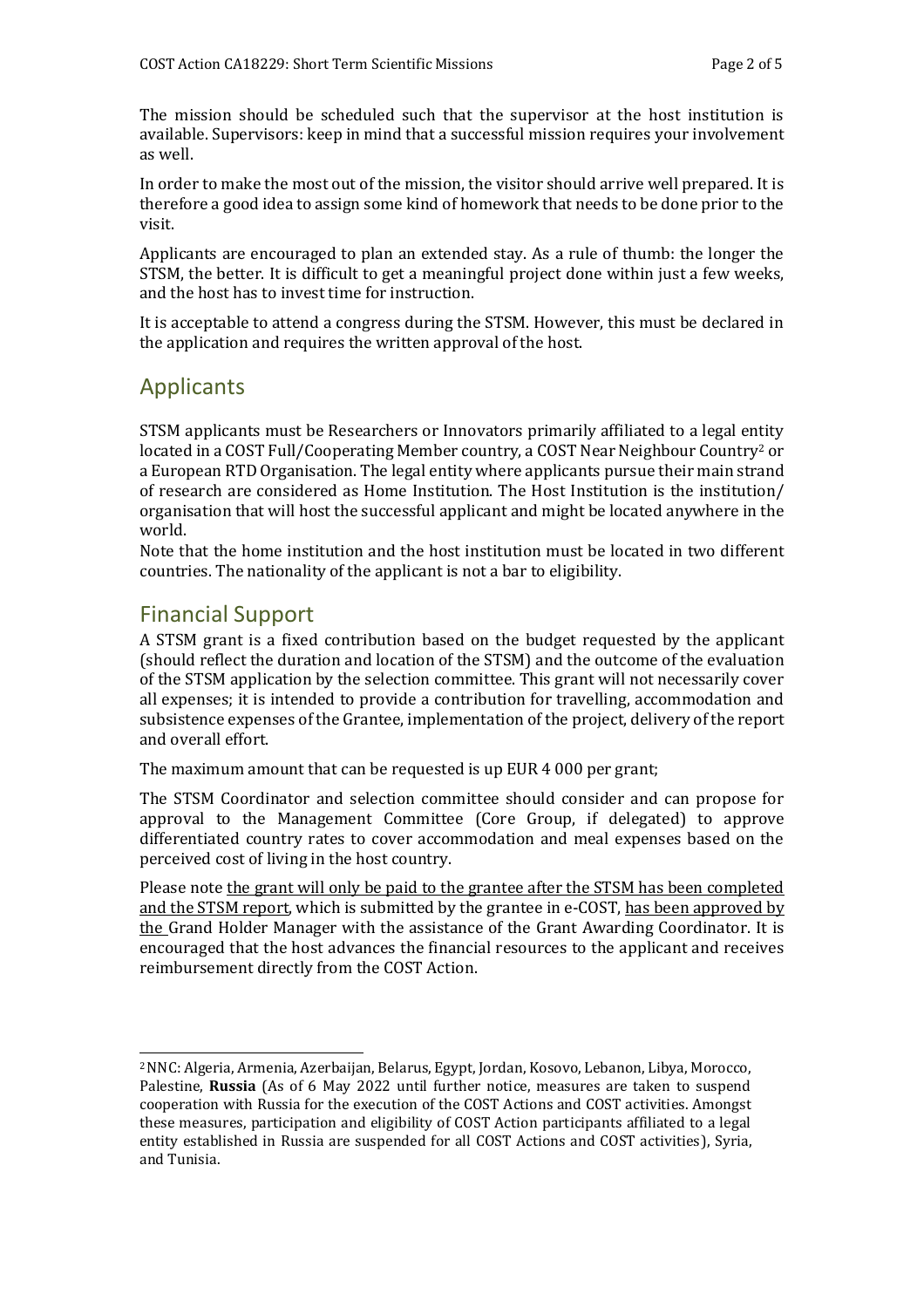Specific provisions have been introduced to enable researchers from ITC (Inclusiveness Target Country)<sup>3</sup> to request a pre-payment of  $50\%$ <sup>4</sup> of their STSM Grant when they complete the first day of their STSM. This is payable under 2 conditions: that the GH has sufficient funds to cover 50% of the grant in advance and that the host confirms to the GH that the mission has started. In such case, the representative of the Host Institution must confirm by e-mail to the Grant Holder that the STSM applicant has officially started the mission on day 1. Only then the Grant Holder can arrange the payment of 50% of the STSM grant. The remaining 50% of the Grant is payable once the administrative requirements have been satisfied after the STSM.

For the period of the STSM, the Grant Holder of the Action, the Management Committee or the COST Association cannot be considered as being an STSM grantee's employer. STSM grantees must make their own arrangements for all provisions related to personal security, health, taxation, social security and pension matters.

## Application procedure for an STSM

- 1. It is essential that the STSM relates to the Action's objectives. The initiative for an STSM can come from either the host or the visiting scientist.
- 2. The applicant must obtain the written agreement of the host scientist before submitting the application. It is important that the host and the applicant mutually agree on the content of the planned STSM.
- 3. Applicants must first upload their CV in their e-COST profile to proceed with the application.
- 4. The applicant completes an online application in e-COST by clicking on "COST Actions" and then on "Grant Applications" on the menu available on the left. Information to be provided in the application:

#### *To be filled in e-COST*

- a. Applicant details
- b. Title
- c. Star and end date -the application must start and end during the same Grant Period (GP)
- d. Bank details
- e. Host details (must be located in a different country than the country of the applicant)
- f. Financial support

#### *To be uploaded to e-COST:*

- g. Application form (template available on e-COST) describing: Goals, description of the work to be carried out by the applicant, expected outcomes and description of the contribution to the Action MoU objectives
- h. written agreement from the Host institution that the STSM applicant can perform the activities detailed in the STSM work plan on the agreed dates;
- i. CV, including a list of academic publications if applicable

<sup>3</sup> ITC: Bulgaria, Croatia, Cyprus, Czech Republic, Estonia, Greece, Hungary, Latvia, Lithuania, Malta, Poland, Portugal, Romania, Slovakia, Slovenia, Albania, Bosnia and Herzegovina, Georgia, Moldova, Montenegro, North Macedonia, Serbia, Turkey and Ukraine. EU Member States Outermost Regions: French Guiana, Guadeloupe, Martinique, Mayotte, Reunion Island and Saint-Martin (France), Azores and Madeira (Portugal), and the Canary Islands (Spain).

<sup>4</sup>The applicant must keep in mind that the transfer of the 50% of the Grant can only take place after the mission has started and as such, requesting a pre-payment is more effective for STSMs **longer than 1 month.**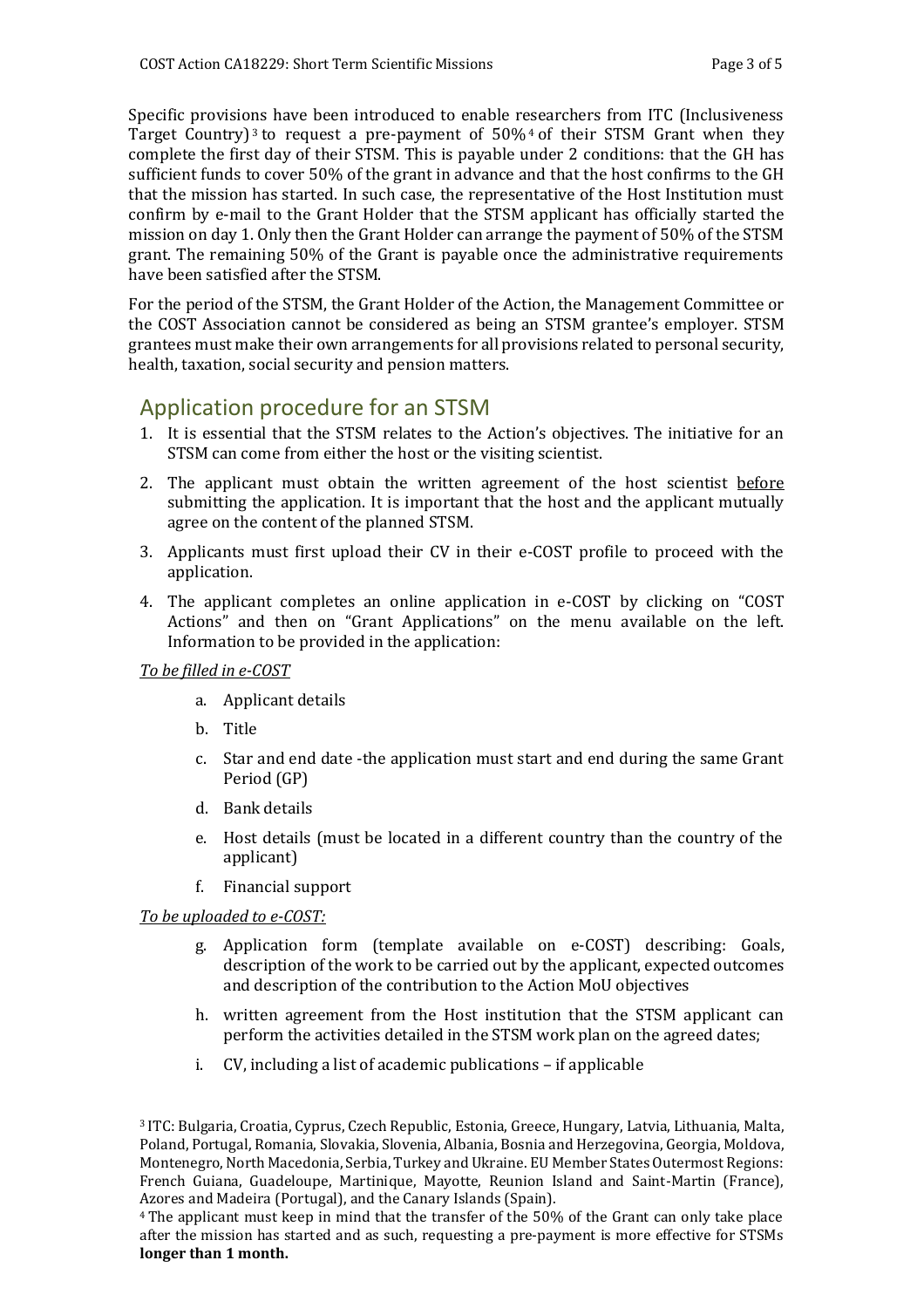Applicants are informed that their application can be accessed by the evaluation committee members and the holders of leadership positions in the Action for evaluation purposes.

## Evaluation process and result announcement

The applications will be pre-processed by the Grant Awarding Coordinator who will then propose a ranked list of applications to the selection committee.

Evaluation will be based on the scientific excellence of the applicant, the research proposal, and the relevance of the work plan for the achievement of Yeast4Bio objectives. There should be special considerations with respect to supporting COST policies on promoting gender balance, enabling Young Researchers and Innovators5 and broadening geographical inclusiveness.

The selection committee will evaluate the STSMs proposals within a week after the STSMs call deadline and the Management Committee (Core Group, if delegated) will approve the list within one more week. Once approved the Grant Holder will be informed of the successful evaluated proposals. The successful applicants will then receive a grant letter from the Grant Holder, stating the official approval of the STSM application, the granted budget.

If the amount of funding by all applications within a call does not exceed the available budget, the applications can be handled by the STSM coordinator only and she then presents the list to the selection committee which may accept the funding of every application. Also, applications from researchers that have received funding for STSM in previous calls can only be approved if the total funding for all applications within the current call does not exceed the total budget available for STSM.

| Criterion                                                                                  | max. points  |
|--------------------------------------------------------------------------------------------|--------------|
| a) Before any further criteria are considered                                              |              |
| Application is complete and fulfils all formal requirements                                | pass/no pass |
| b) Evaluation of the proposal                                                              |              |
| Research plan is relevant for the action's aims                                            | 3            |
| Research plan is of high quality                                                           | 3            |
| The proposal presents a novel/innovative/original idea                                     | 3            |
| Applicant has an outstanding CV (considering his/her position)                             | 1            |
| Topic of the proposal relates to the applicant's field of research                         | 1            |
| c) Criteria that can be used if a decision is not reached                                  |              |
| Applicant is from an inclusiveness target country (ITC)                                    | 1            |
| Applicant is a PhD student or an ECI                                                       | 1            |
| Gender of the applicant balances the gender ratio of all applicants of<br>the current call | 1            |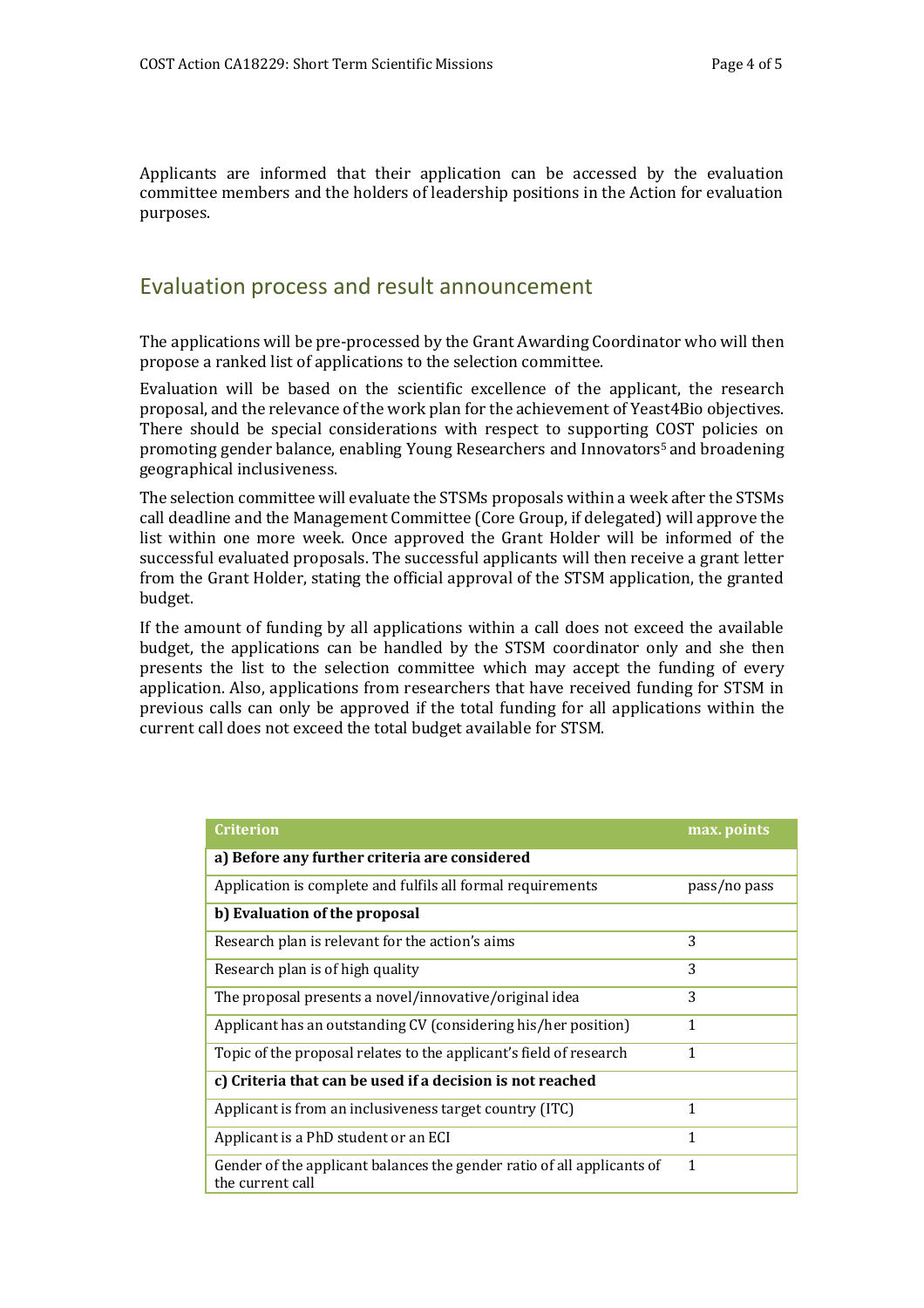#### **If three points can be awarded, numbers mean the following:**  $0: \mathsf{no}$

1: somewhat 2: yes 3: very much **If one point can be awarded, numbers mean the following:** 0: no 1: yes

- 1. The evaluators report their evaluations to the STSM coordinator.
- 2. The STSM coordinator ranks all evaluations and applies further criteria (c) if necessary. She then reports the final result to the core group to be accepted.
- 3. The applicants are informed about the decision reached.

## After the STSM

Once the activity has ended, the STSM Grantee has 30 calendar days from the end date of the mission or 15 days after the end date of the Grant Period, whichever date comes first, to submit the scientific report and the Host approval of the report in e-COST. The host approval of the report can be an email confirming that the STSM took place and the goals outlined in the Work plan were reached.

The submission of the supporting documents is mandatory or the Grant is cancelled. Late submission beyond the deadline, can also lead to the cancellation of the Grant and, in cases when a pre-payment was done, the obligatory reimbursement by the grantee of the amount received.

A scientific report template is available on the Supporting documents page or on-line here: https[://www.cost.eu/STSM\\_Report](http://www.cost.eu/STSM_Report)

Payment of the Grant is subject to a STSM scientific report being approved on behalf of the Action's MC (Core Group, if delegated) by the appointed Grant Awarding Coordinator.

Once approved, payment of the STSM grant will be made by bank-to-bank transfer to either the host institution or the applicant, as requested in the application.

## Acknowledgement of CA18229 in publications and events

If work resulting from an STSM visit is published in a journal, please add the following acknowledgement: *This article/publication is based upon work from COST Action CA18229 "Yeast4Bio - Non-Conventional Yeasts for the Production of Bioproducts", supported by COST (European Cooperation in Science and Technology); [www.cost.eu.](http://www.cost.eu/)*

If the work is presented in a conference or event, the COST [corporate](https://www.cost.eu/about/visual-identity/) logo, the EU [emblem](https://www.cost.eu/about/visual-identity/) with accompanying text ("Funded by the European Union"), the [YEAST4BIO logo](https://yeast4bio.eu/about-us/identity-resources/) and the name, acronym and reference number of the COST Action need to be visible on all relevant materials which are on display or are being distributed at the conference or event.